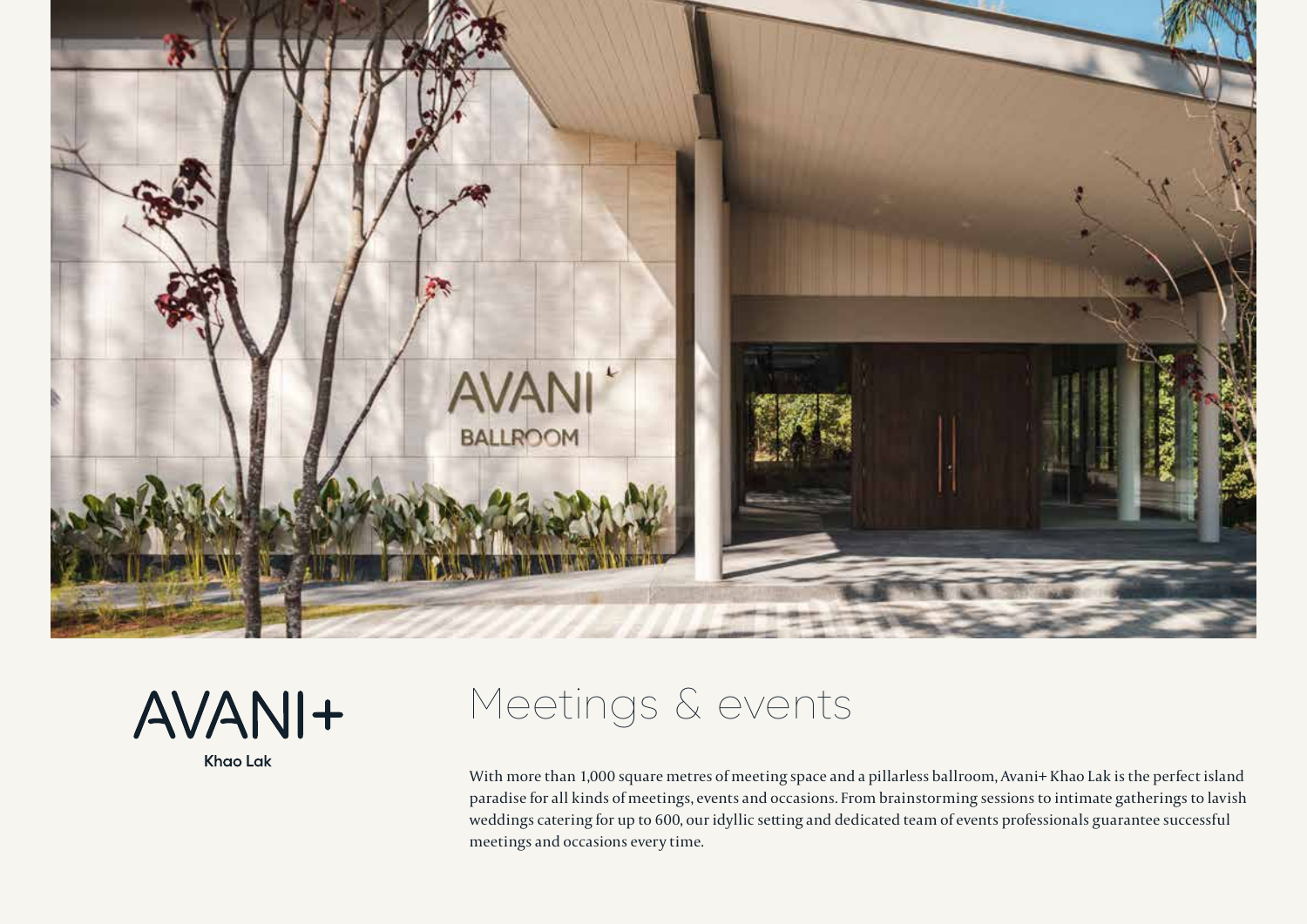

## Welcome to Avani+ Khao Lak Resort

Settle into chic Avani style on the sparkling shores of Thailand's Andaman Sea. With its very own stretch of white-sand beach, four pools, kids' club, delicious dining and incredible ocean views, Avani+ Khao Lak Resort is your go-to for some serious fun.

- 327 rooms and suites
- Ocean-view Royal Beachfront Pool Villa
- Gorgeous beach and four swimming pools
- Five dining venues
- AvaniKids club and fun water park
- Just 60 minutes from Phuket International Airport

Avani+ Khao Lak Resort is located in Phang Nga, an easy 90-minute drive from Phuket International Airport. Taxis and rental cars are easily available at the airport, or you can contact reservations directly if you would like assistance with transfers.

Avani+ brings stylish stays, delightful dining and family fun to the sandy shores of Phang Nga, Thailand. 327 spacious rooms and suites offer every comfort to holidaying couples and families, while the exclusive Royal Beachfront Pool Villa guarantees exceptional stays just steps from the Andaman Sea. Four pools, a fun water park, an AvaniKids club and a host of facilities and activities ensure everyone is entertained.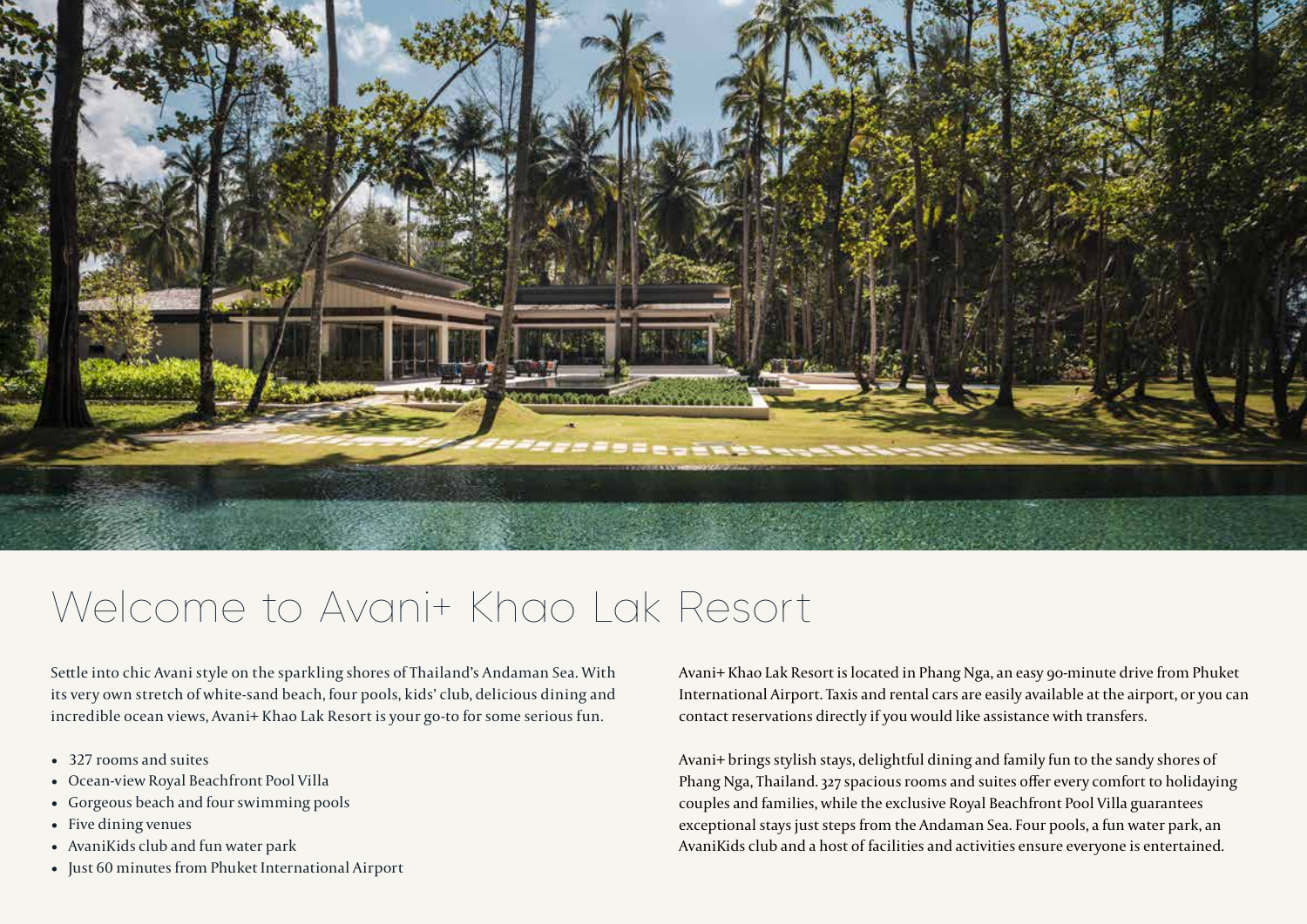## Meeting floor plan





|                   | Area |         | Dimensions       |                 | Seating options |                |         |                |     |                    |  |
|-------------------|------|---------|------------------|-----------------|-----------------|----------------|---------|----------------|-----|--------------------|--|
| Venue             | Sqm  | Sq ft   | M                | Ft.             | Theatre         | Class-<br>room | U-shape | Board-<br>room |     | Banquet   Cocktail |  |
| Avani<br>Ballroom | 500  | 5382    | $21 \times 28$   | 69 x 92         | 550             | 240            | 160     | 92             | 350 | 600                |  |
| North<br>Andaman  | 250  | 2691    | $21 \times 14$   | 69 x 46         | 260             | 128            | 64      | 48             | 150 | 300                |  |
| South<br>Andaman  | 250  | 2691    | $21 \times 14$   | 69 x 46         | 260             | 128            | 64      | 48             | 150 | 300                |  |
| Ko Panyi          | 100  | 1076.4  | $10 \times 10.5$ | $33 \times 34$  | 100             | 64             | 32      | 24             | 60  | 80                 |  |
| Ko Tachai         | 100  | 1076.4  | $10 \times 10.5$ | 33 x 34         | 100             | 64             | 32      | 24             | 60  | 80                 |  |
| Breakout<br>Foyer | 110  | 1184.04 | 33x4             | $108 \times 13$ | 100             |                |         | ٠              | 60  | 80                 |  |
| Foyer             | 220  | 2368.08 | $32 \times 7$    | $105 \times 23$ |                 |                | ٠       | ٠              | ٠   | 280                |  |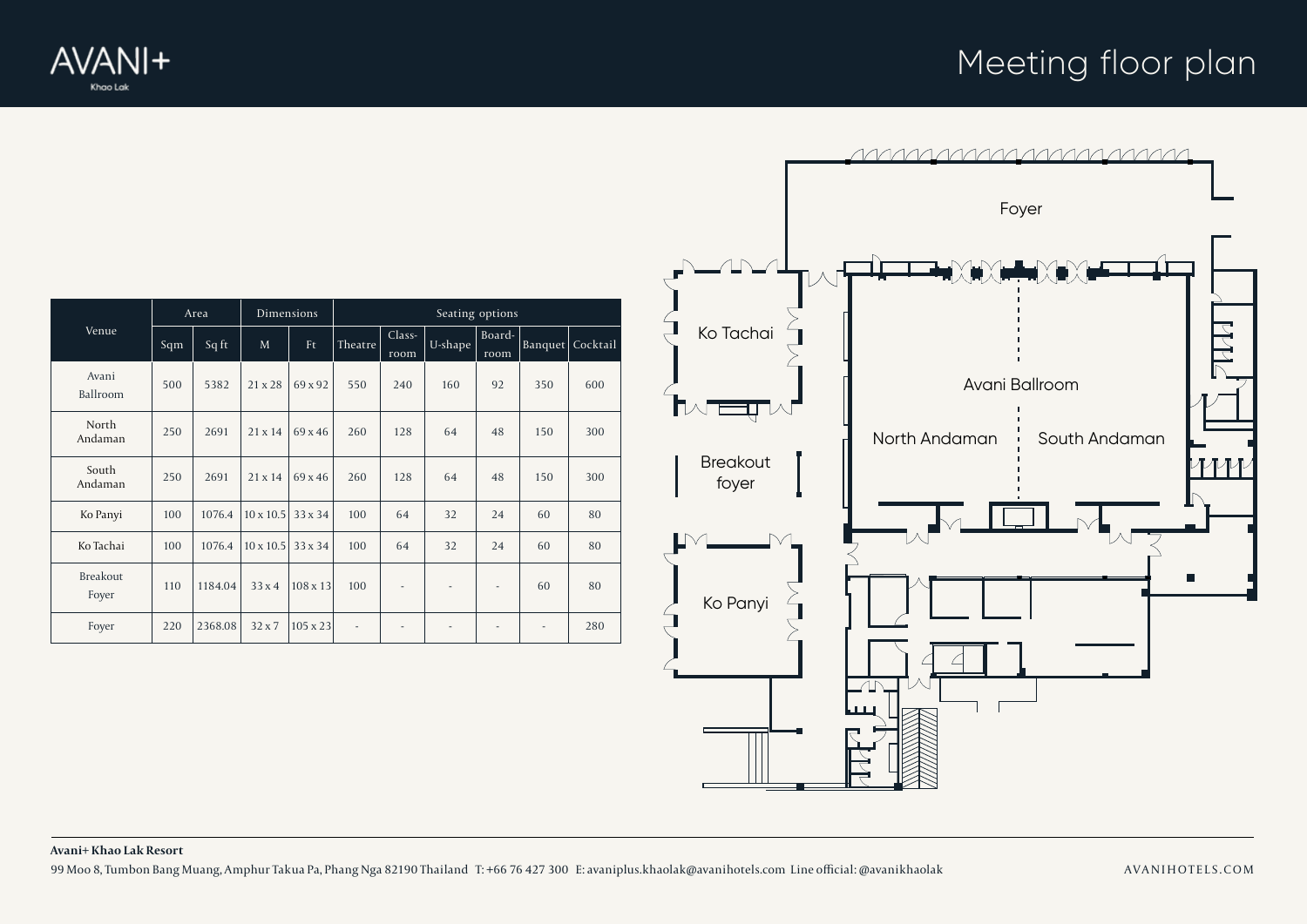



| Venue             | Area |       | <b>Dimensions</b> |         | Seating options |                |         |                |     |                  |  |  |
|-------------------|------|-------|-------------------|---------|-----------------|----------------|---------|----------------|-----|------------------|--|--|
|                   | Sqm  | Sq ft | M                 | Ft      | Theatre         | Class-<br>room | U-shape | Board-<br>room |     | Banquet Cocktail |  |  |
| Avani<br>Ballroom | 500  | 5382  | $21 \times 28$    | 69 x 92 | 550             | 240            | 160     | 92             | 350 | 600              |  |  |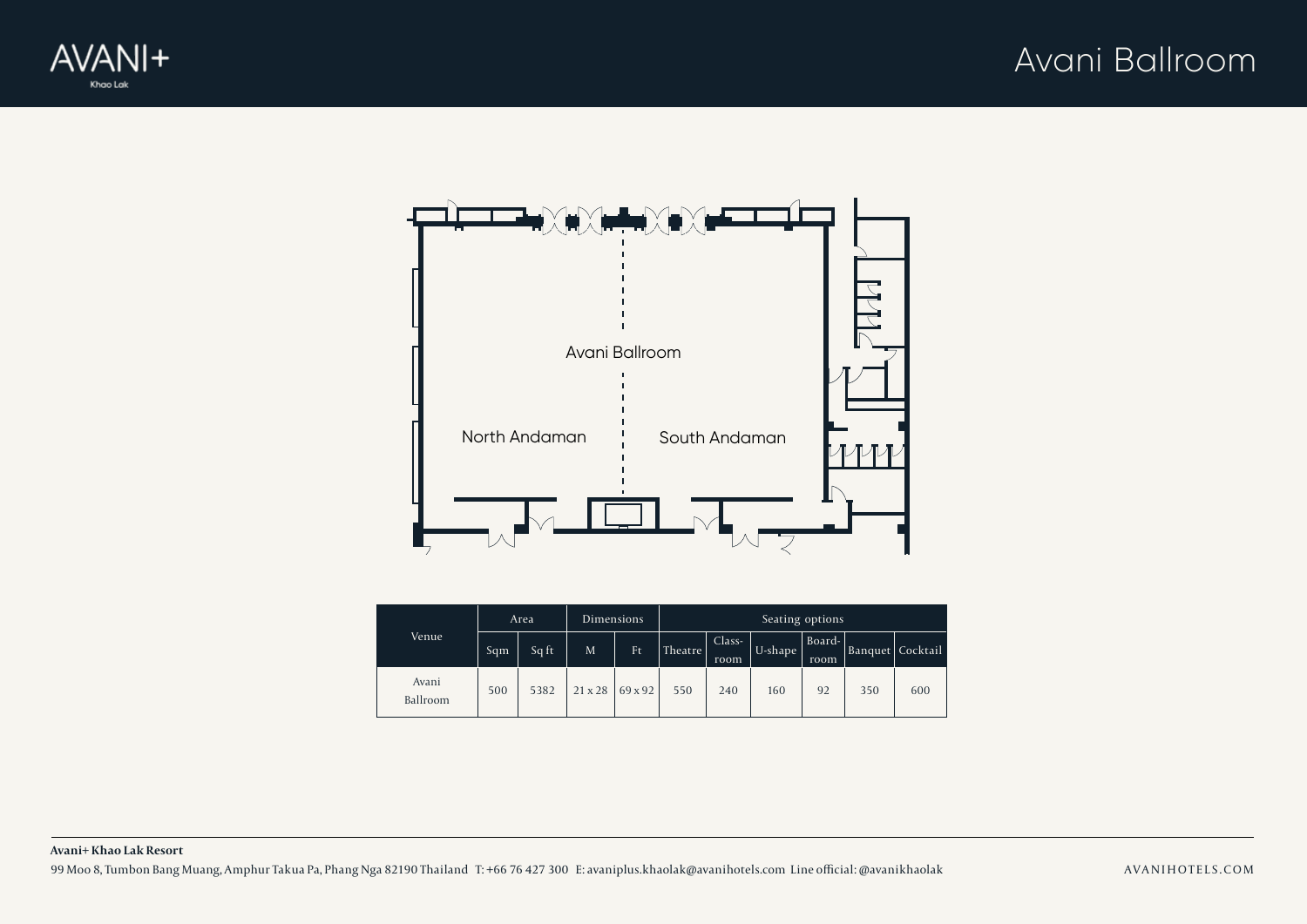



| Venue            | Area |       | <b>Dimensions</b> |         | Seating options |                |         |                |                  |     |  |  |
|------------------|------|-------|-------------------|---------|-----------------|----------------|---------|----------------|------------------|-----|--|--|
|                  | Sqm  | Sq ft | M                 | Ft      | Theatre         | Class-<br>room | U-shape | Board-<br>room | Banquet Cocktail |     |  |  |
| North<br>Andaman | 250  | 2691  | $21 \times 14$    | 69 x 46 | 260             | 128            | 64      | 48             | 150              | 300 |  |  |
| South<br>Andaman | 250  | 2691  | $21 \times 14$    | 69 x 46 | 260             | 128            | 64      | 48             | 150              | 300 |  |  |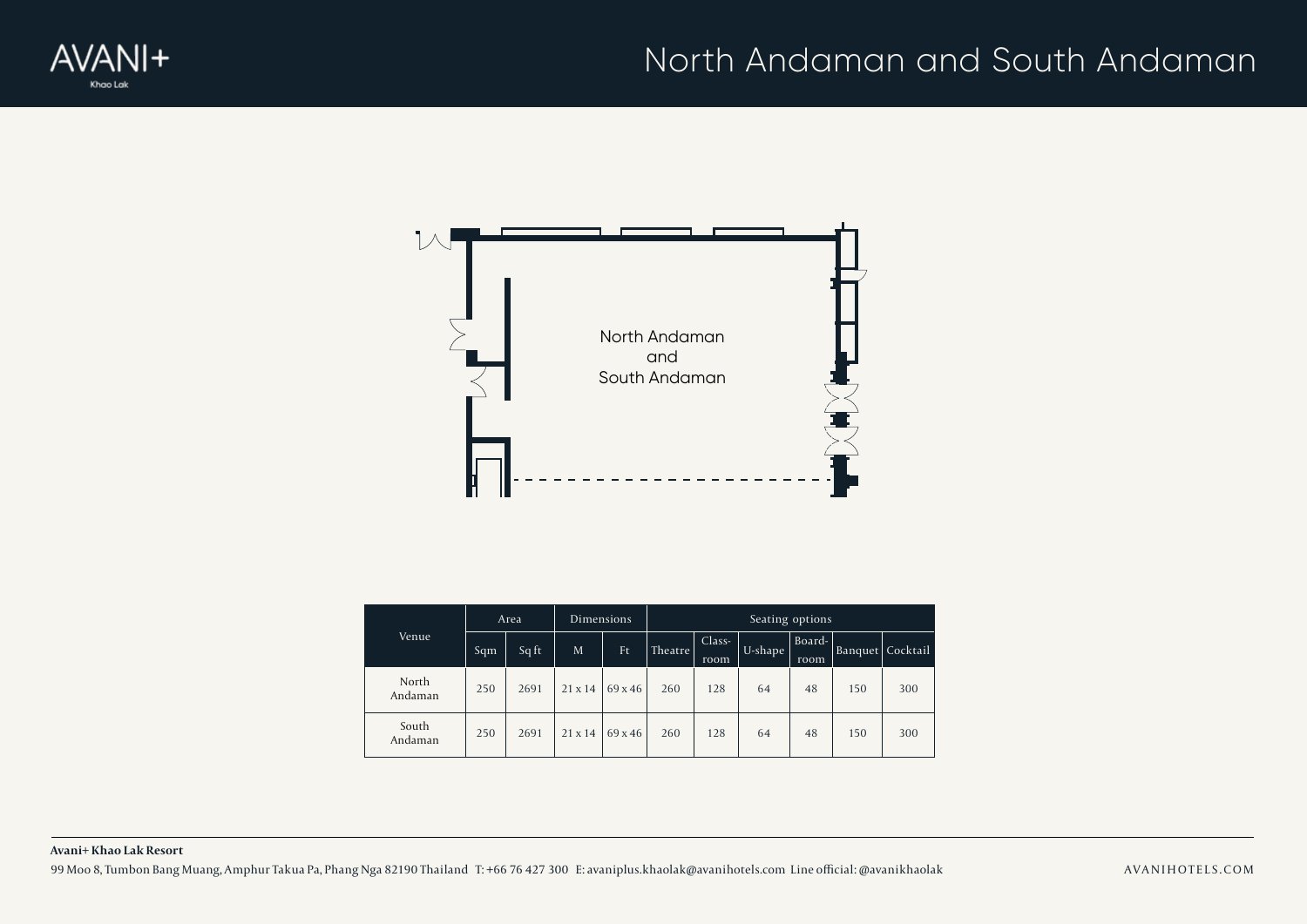





| Venue    | Area |       | <b>Dimensions</b>              |    | Seating options |                |         |                  |    |                  |  |  |
|----------|------|-------|--------------------------------|----|-----------------|----------------|---------|------------------|----|------------------|--|--|
|          | Sqm  | Sq ft | M                              | Ft | Theatre         | Class-<br>room | U-shape | Board-  <br>room |    | Banquet Cocktail |  |  |
| Ko Panyi | 100  |       | $1076.4$   10 x 10.5   33 x 34 |    | 100             | 64             | 32      | 24               | 60 | 80               |  |  |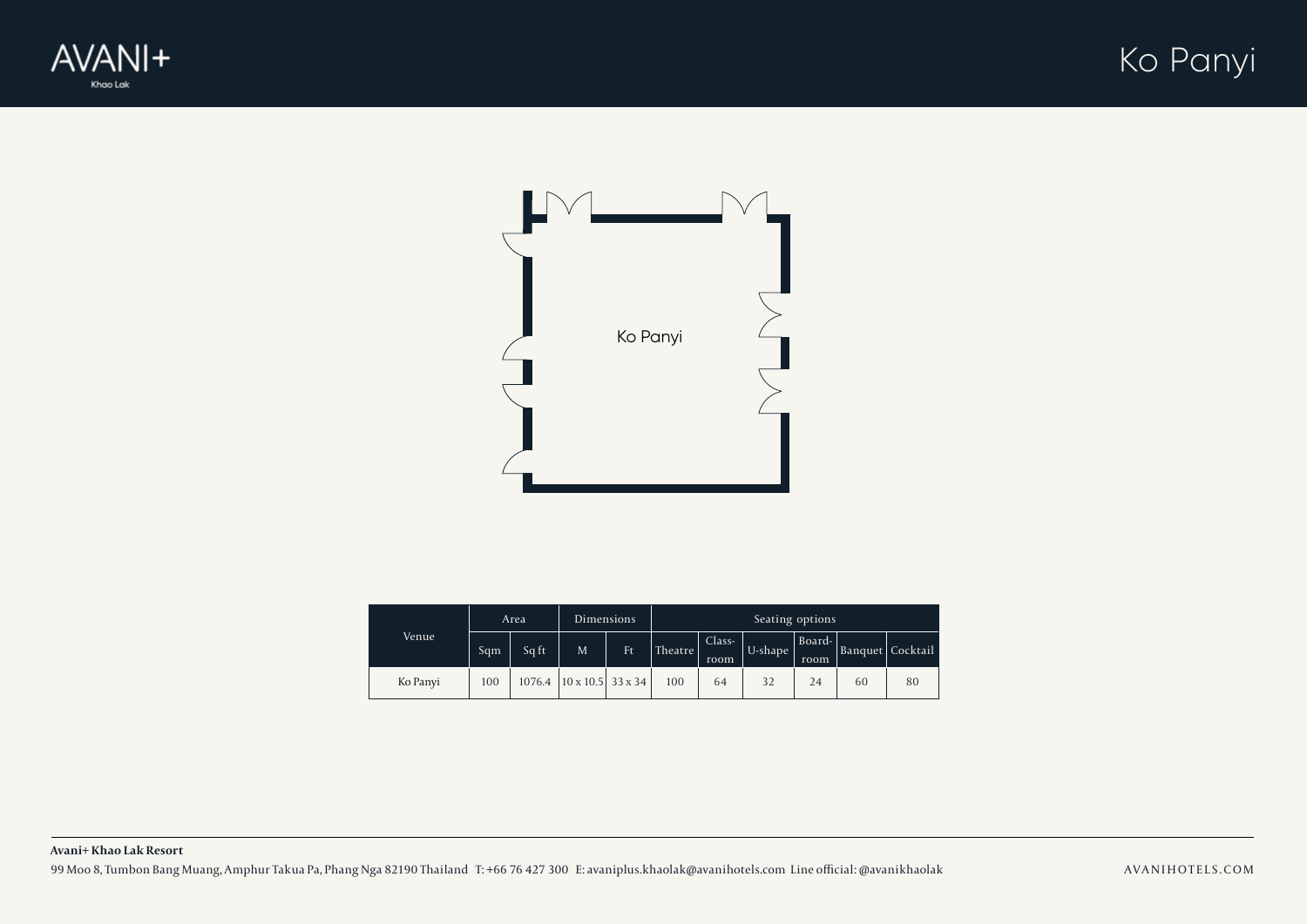





| Venue     | Area |        | <b>Dimensions</b> |                         | Seating options |                |         |                  |    |                  |  |  |
|-----------|------|--------|-------------------|-------------------------|-----------------|----------------|---------|------------------|----|------------------|--|--|
|           | Sqm  | Sq ft  | M                 | <b>Ft</b>               | Theatre         | Class-<br>room | U-shape | Board-  <br>room |    | Banquet Cocktail |  |  |
| Ko Tachai | 100  | 1076.4 |                   | $10 \times 0.5$ 33 x 34 | 100             | 64             | 32      | 24               | 60 | 80               |  |  |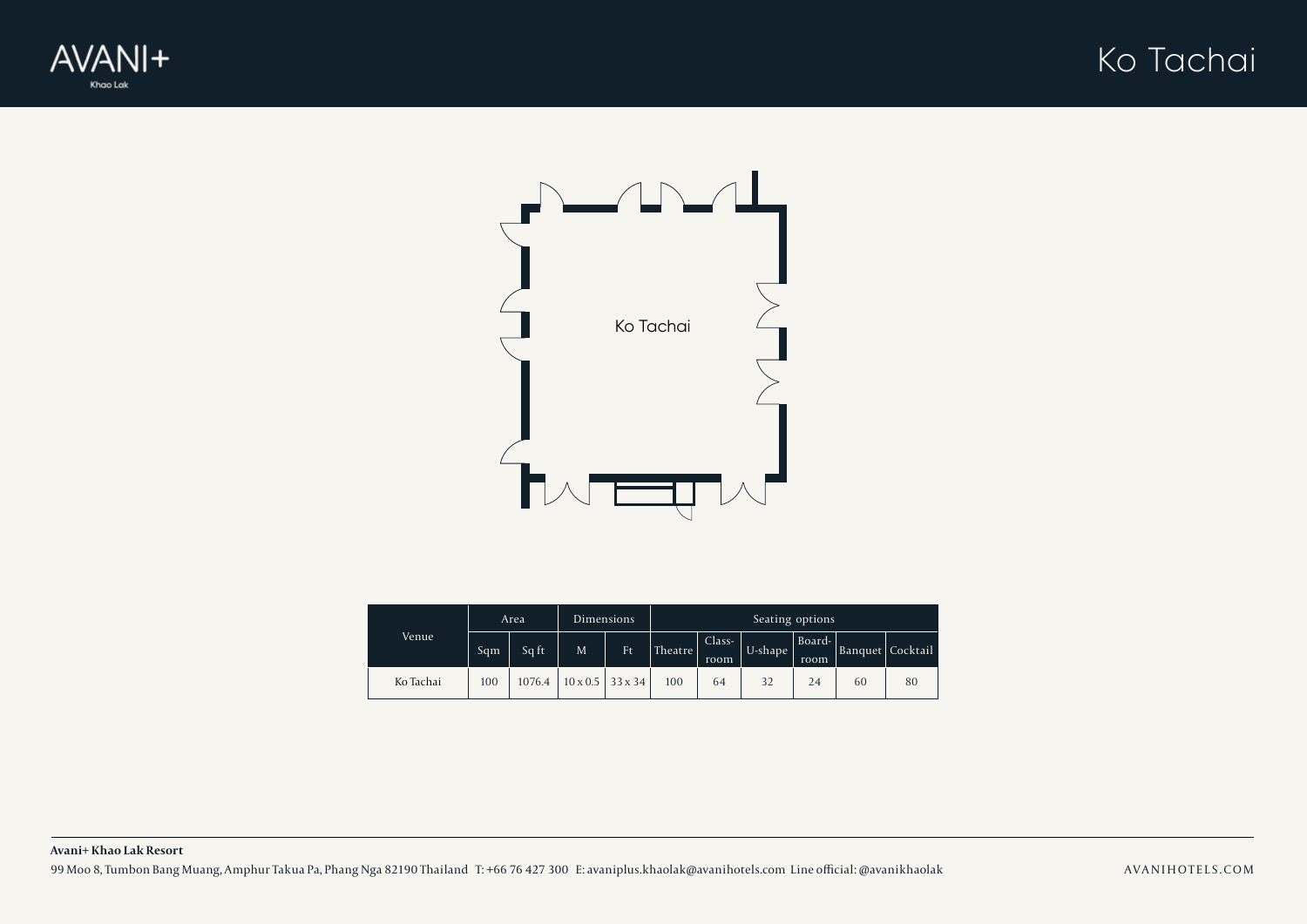



| Venue | Area              |       | Dimensions |               | Seating options |                          |         |                          |                          |                    |     |
|-------|-------------------|-------|------------|---------------|-----------------|--------------------------|---------|--------------------------|--------------------------|--------------------|-----|
|       | Sqm               | Sq ft | M          | Ft            | Theatre         | Class-<br>room           | U-shape | Board-<br>room           |                          | Banquet   Cocktail |     |
|       | Breakout<br>Foyer | 110   | 1184.04    | 33x4          | $108 \times 13$ | 100                      |         | $\overline{\phantom{a}}$ | $\overline{\phantom{a}}$ | 60                 | 80  |
|       | Foyer             | 220   | 2368.08    | $32 \times 7$ | $105 \times 23$ | $\overline{\phantom{a}}$ | -       | ۰                        | $\overline{\phantom{a}}$ | ٠                  | 280 |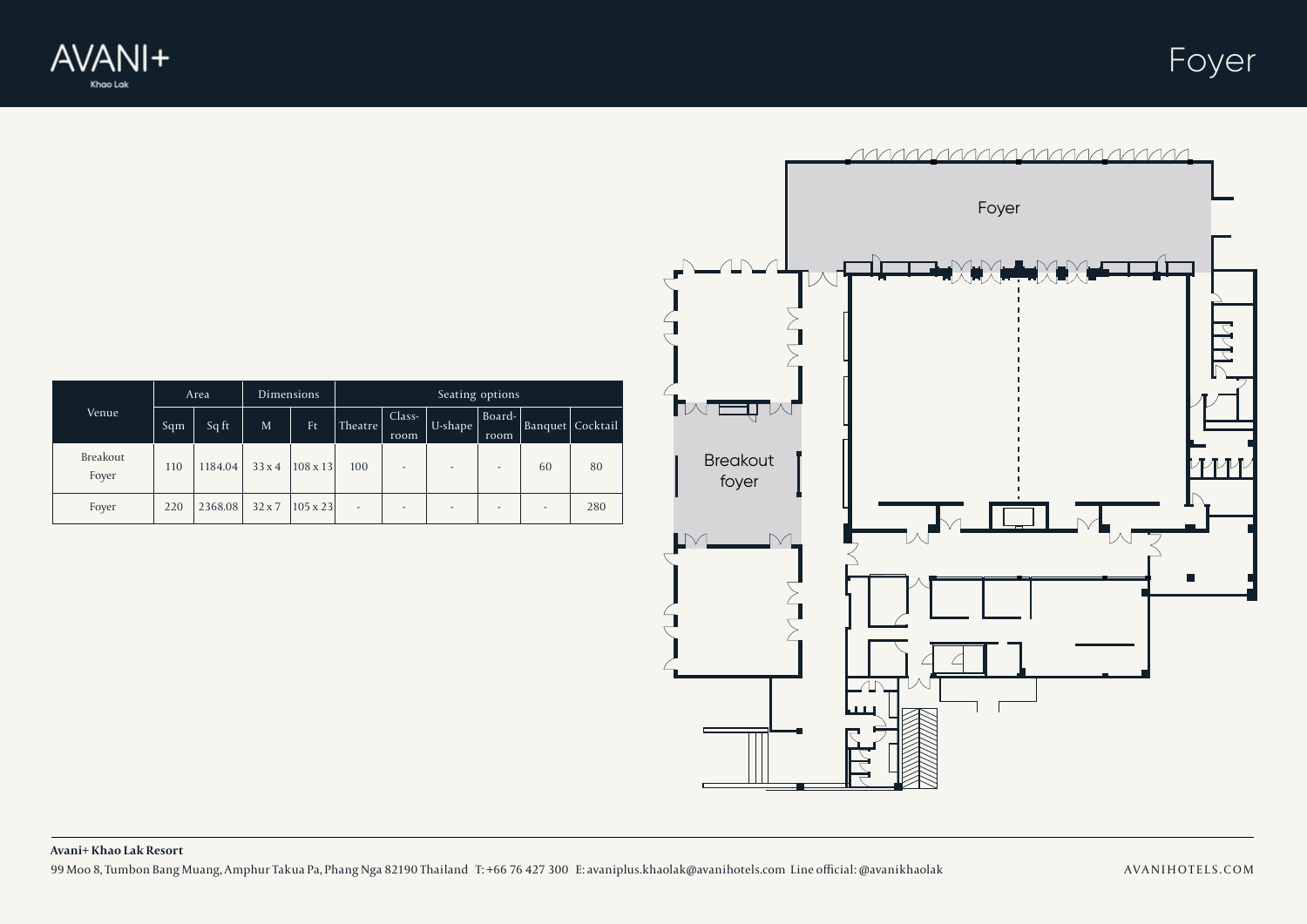

# Bites By The Beach

Food tastes better by the beach. Fact. And we've got the dining venues to satisfy every appetite. Charge up for the day from our breakfast buffet. Grab a nourishing smoothie by the pool. Get your comfort-food fix. Or end the day with a spritzy sundowner.



## Elements

#### **Breakfast and all-day dining**

Contemporary Khao Lak dining: morning, noon and night. Hearty breakfasts, gourmet lunches, themed buffet dinners – Elements restaurant keeps the flavour flowing all day. Come for light bites whenever you're peckish, order up a feast for the family or join us for our vibrant evening buffets.



### The Beach House

#### **Sophisticated flavours with andaman views**

Enjoy a relaxed day-club vibe at this stylish beachfront restaurant. Pull up a seat with an ocean view for sultry sundowners, then share a seafood platter and other delicately plated delights. Linger for evening cocktails as the moon shimmers over the sea.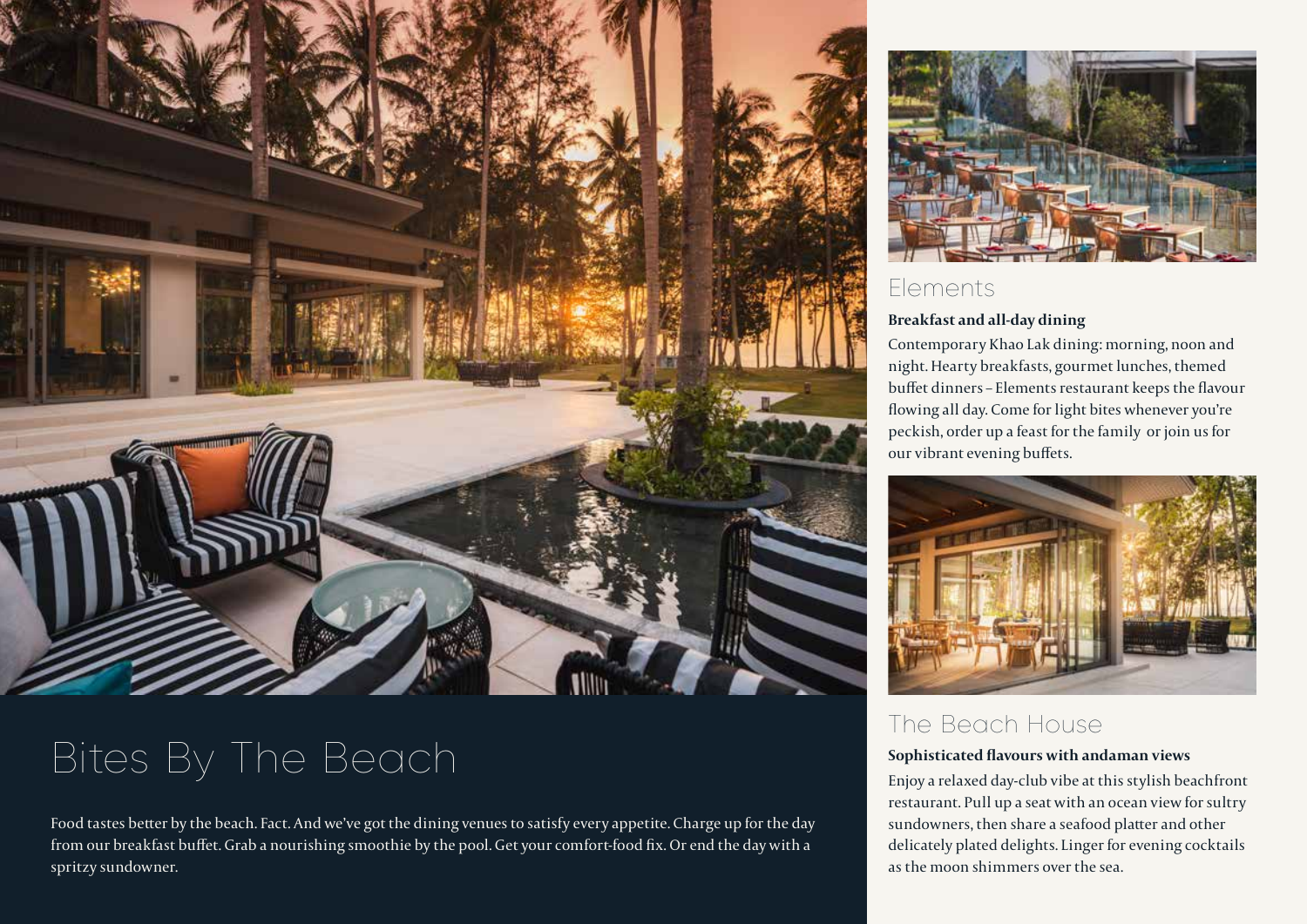

### Splash

#### **Family-friendly treats by the pool**

Why should grown-ups have all the fun? This poolside restaurant and bar has treats for the whole family. Stay ice-cool with a rainbow of gelato flavours. Refuel with pizza and other holiday faves. Sip on a mocktail or a healthy smoothie. It's the perfect escape for laid back family time.



## Aqua Juice Bar

#### **Thirst-quenching juices to keep you cool**

Stay hydrated the delicious way with a juice blend at the poolside Aqua Juice Bar. Slay your thirst with a range of vitamin-packed cold-pressed juices and healthy Avani concoctions, or build your own smoothie out of fresh tropical fruits.



## The Pantry

#### **Fresh and tasty snacks**

The Pantry has quick bites to fill you up on the go. Artisan salads and sandwiches, cold pressed juices, fresh pastries, and more snacks than you know what to do with. This is healthy comfort food at its very best. Grab a seat, hail a cab, or bring it back to your own room. Make The Pantry your go-to restaurant in Khao Lak.



## In-Room Dining

#### **At your service**

Revel in the flavours of Avani without ever leaving your room. Enjoy a lazy morning in with breakfast in bed. Order up some sundowners to toast another perfect day. Or indulge in a not-so-guilty late-night snack. We bring the delicious to you, any time of day.